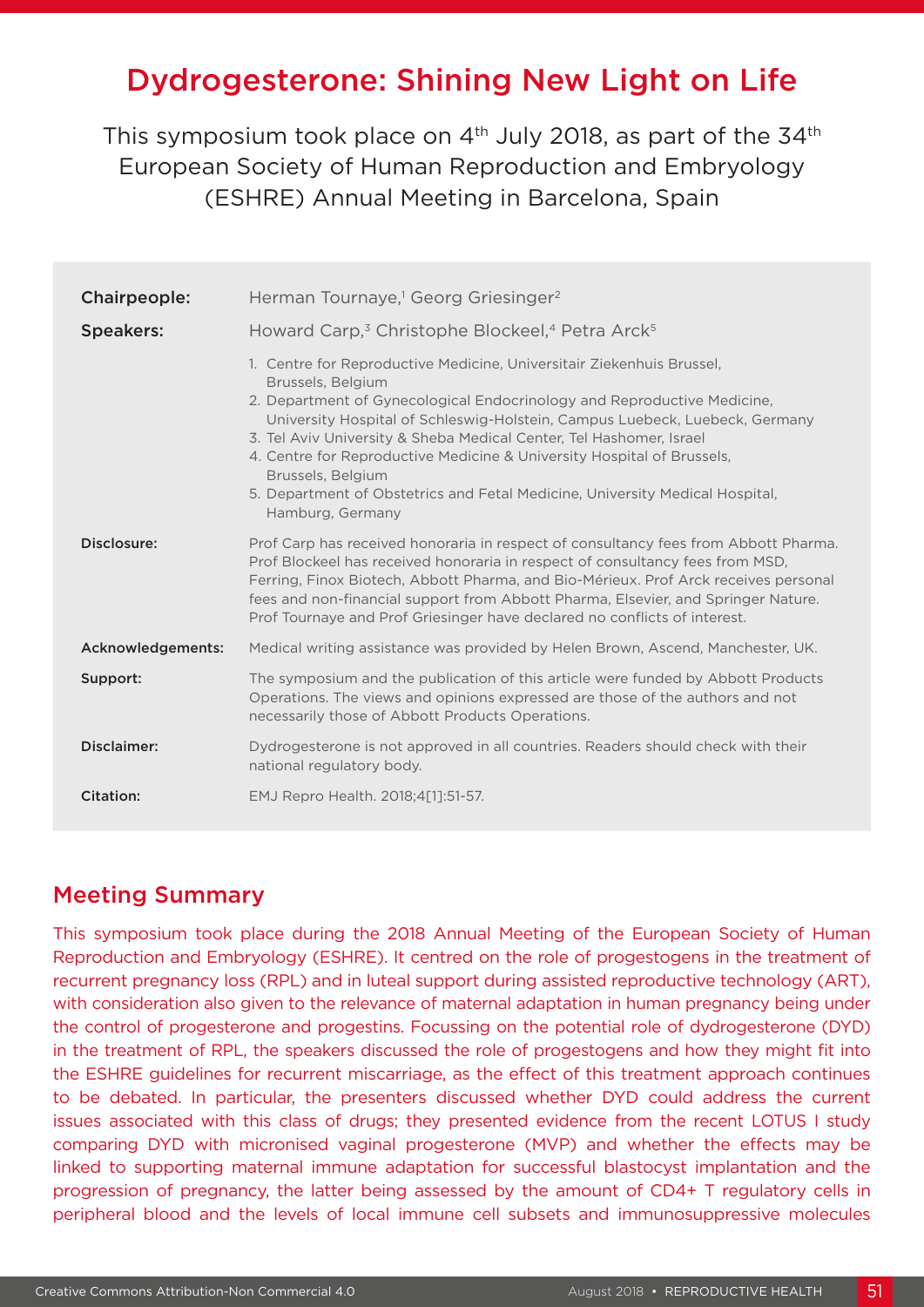evaluated in endometrial biopsies. There remains a need for further trials to evaluate the benefits of administering progestogens from the luteal phase of pregnancy.

# Do Progestogens Fit in the European Society of Human Reproduction and Embryology Guidelines for Treatment of Recurrent Miscarriage?

#### Professor Howard Carp

In the current ESHRE treatment guidelines,<sup>1</sup> RPL is considered a homogeneous, single entity and is not classified according to prognosis or the number of losses. There is no personalised approach to classification or treatment.<sup>1</sup> However, opinion remains divided. RPL is defined as the loss of at least two pregnancies; furthermore up to 50% of RPL cases do not have a clearly defined aetiology.2 Additionally, no information is provided in the guidelines about RPL patients who are resistant to treatment.<sup>1</sup> There is insufficient evidence to date on the benefits of progesterone, human chorionic gonadotropin (hCG), or metformin as pharmacological interventions. Similarly, there is little evidence to support the clinical benefits of hysteroscopic myomectomy, adhesiolysis, polypectomy, and intramural myomectomy. In cases of hereditary thrombophilia, antithrombotics should not be used unless indicated for venous thromboembolism. Because of insufficient benefit–risk evidence, sperm selection, lymphocyte immunisation therapy, intralipid granulocyte colony-stimulating factor or intravenous Ig, steroids, anticoagulants (heparin or low-dose aspirin), and endometrial scratching are not recommended.

With regard to progestogen treatment, there are several questions: 'Why should it work?', 'Why does it often fail?', and 'Does it actually work in clinical practice?' The basis for their predicted success is that progestogens have both endocrine and immunomodulatory functions. Endocrine effects include endometrial decidualisation, improved implantation, inhibition of arachidonic acid release leading to reduced prostaglandin synthesis, reduced cervical stromal degradation, altered barrier function to cervical ascending inflammation or infection, reduced gap junction formation, and decreased

expression of oxytocin receptors.<sup>3-5</sup> The evidence for the role of progesterone deficiency in miscarriage is strong. A very early study by Csapo et al. $6$  in 1973 showed that luteectomy before 7 weeks causes spontaneous abortion. Mifepristone blocks the progesterone receptor, causing fetal death and placental separation. Furthermore, a defective corpus luteum may produce levels of progesterone that are too low to support endometrial ripening, implantation, or placentation.

There are two main reasons why progesterone treatment may be unsuccessful. First, structural malformations in the embryo can be a confounding factor. Around 70% of miscarriages show blighted ova, and it is not possible to tell whether the rudimentary embryo may have been structurally abnormal. A study by Philipp et al.<sup>7</sup> using embryoscopy found developmental defects in 200 of 233 (85%) missed abortions, including anencephaly, encephalocele, spina bifida, syndactyly, pseudosyndactyly, polydactyly, and cleft hand and cleft lip. In this study, 56 out of 221 (25%) of karyotyped embryos had a normal karyotype. However, embryoscopy is an advanced technique that is not usually available; the more widely used technique, ultrasound, does not detect most anomalies (example shown in Figure 1). Another confounding factor is embryonic aneuploidy. Research has shown that 60% of sporadic miscarriages<sup>8,9</sup> and 45% of recurrent miscarriages<sup>10</sup> are due to chromosomal aberrations, including trisomies 16, 18, and 21; Turner syndrome (XO); and triploidy. In 2010, Rajcan-Saparovic et al.<sup>11</sup> showed copy-number variation in 26 miscarriages with normal karyotype when comprehensive chromosomal analysis was used. The incidence of embryonic aneuploidy increases with maternal age.<sup>12</sup>

Whether or not progesterone support can reduce RPL has been investigated in several studies, the majority of which showed positive results for progesterone, confirmed by a subsequent meta-analysis.<sup>13</sup> In the recent randomised, double-blind, placebo-controlled PROMISE trial of progesterone in women with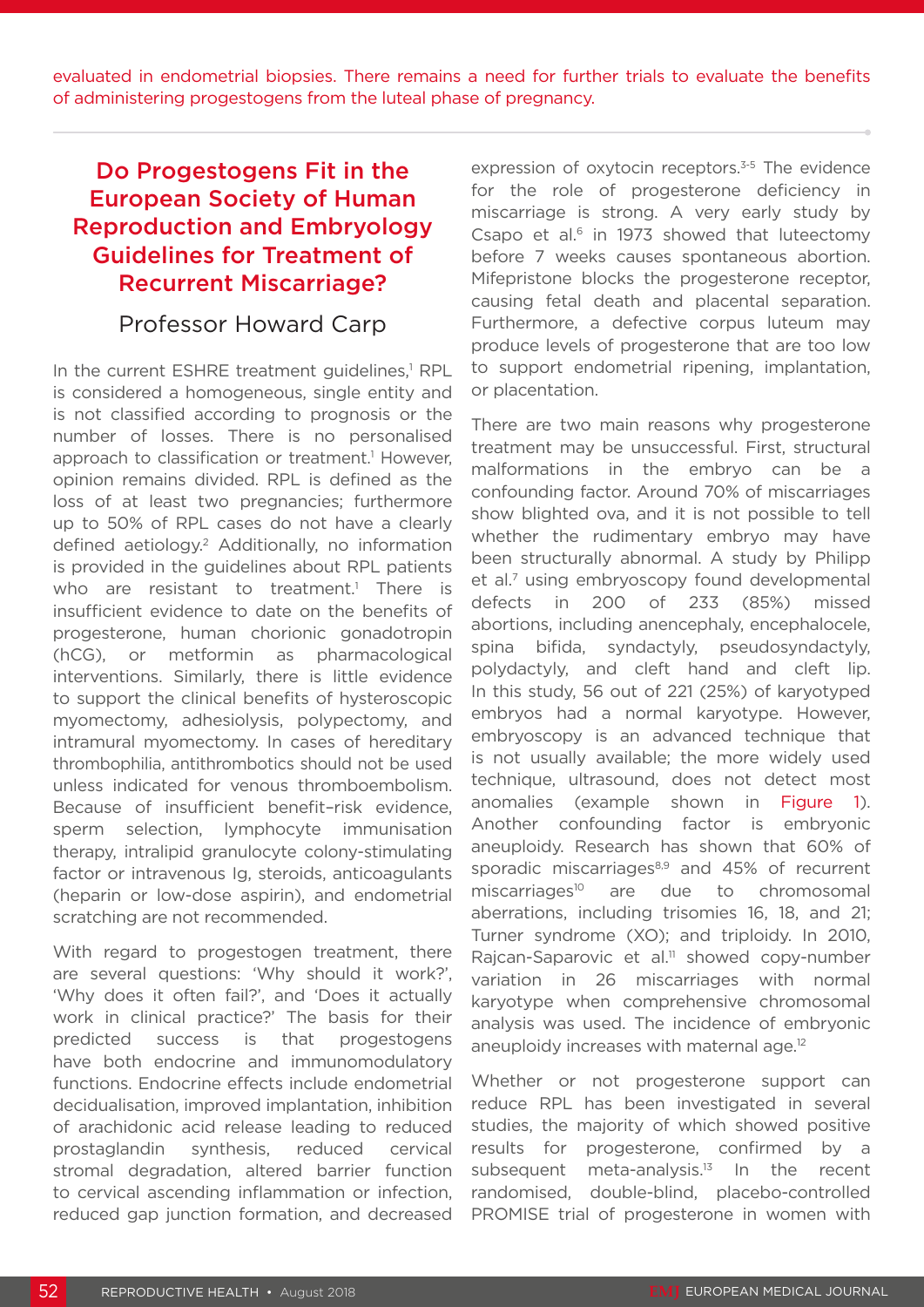RPL (n=404 active treatment, n=432 placebo), there was a nonsignificant increase in live births in the active treatment group (65.8% versus 63.3%; risk ratio: 1.04; 95% confidence interval: 0.94–1.15).14 MVP has no beneficial effect in women with unexplained RPL; there is some evidence that DYD may be effective if initiated when fetal heart action is confirmed.<sup>1,15</sup> However, as progesterone is important during implantation, DYD supplementation may be of benefit if it is administered from the luteal phase, rather than after a positive βhCG test. More trials are required to evaluate DYD and, specifically, its administration from the luteal phase onwards.

A recent randomised controlled trial of DYD (administered until Week 20 after viability was confirmed by ultrasound) showed a benefit in reducing the subsequent risk of miscarriage compared with placebo (risk ratio: 2.4; 95% confidence interval: 1.3-5.9),<sup>15</sup> which was supported by a subsequent meta-analysis that found DYD was favoured compared with standard treatment.<sup>16</sup> However, there is insufficient clinical evidence for the benefits of progesterone or hCG to reduce RPL.

Using an evidence-based approach, ESHRE guidelines recommend that progestogens should not be given if there is no evidence of effect.<sup>1</sup> As the medical community does not know all of the confounding factors during clinical trials, data should be evaluated using an intent-to-treat basis, relying on randomisation to neutralise potentially confounding effects. However, using a personalised-medicine approach, physicians can rule out confounding factors to reach an accurate diagnosis and determine which patients may respond (e.g., assessing karyotype of abortus or previous miscarriages and allowing the patient to decide future treatment based on this information). Key points to consider after treatment failure include karyotyping of abortus or embryoscopy if the patient was in the first trimester, noting that intrauterine embryoscopy is a specialised technique. If the embryo was abnormal, the treatment should be repeated (preferably based on karyotyping of the last miscarried embryo).



#### Figure 1: Structural malformations in the embryo that can lead to pregnancy loss.

Figure 1A: Endovaginal sonography prior to embryoscopy. The embryo of 17 mm, crown-rump length, showed no heartbeat. No abnormalities were identified sonographically. The arrow marks the head of the embryo. U: umbilical cord; Figure 1B: Embryoscopic lateral view of the upper portion revealed a well-preserved embryo with anencephaly. The exposed brain tissue (\*) is still intact (exencephaly). The digital rays of the hand (H) are notched. Parts of the external ear (E) are clearly discernible. Remnants of the amnion are labelled (A). A normal karyotype was diagnosed cytogenetically (46,XX).

*Adapted from Philipp T.18*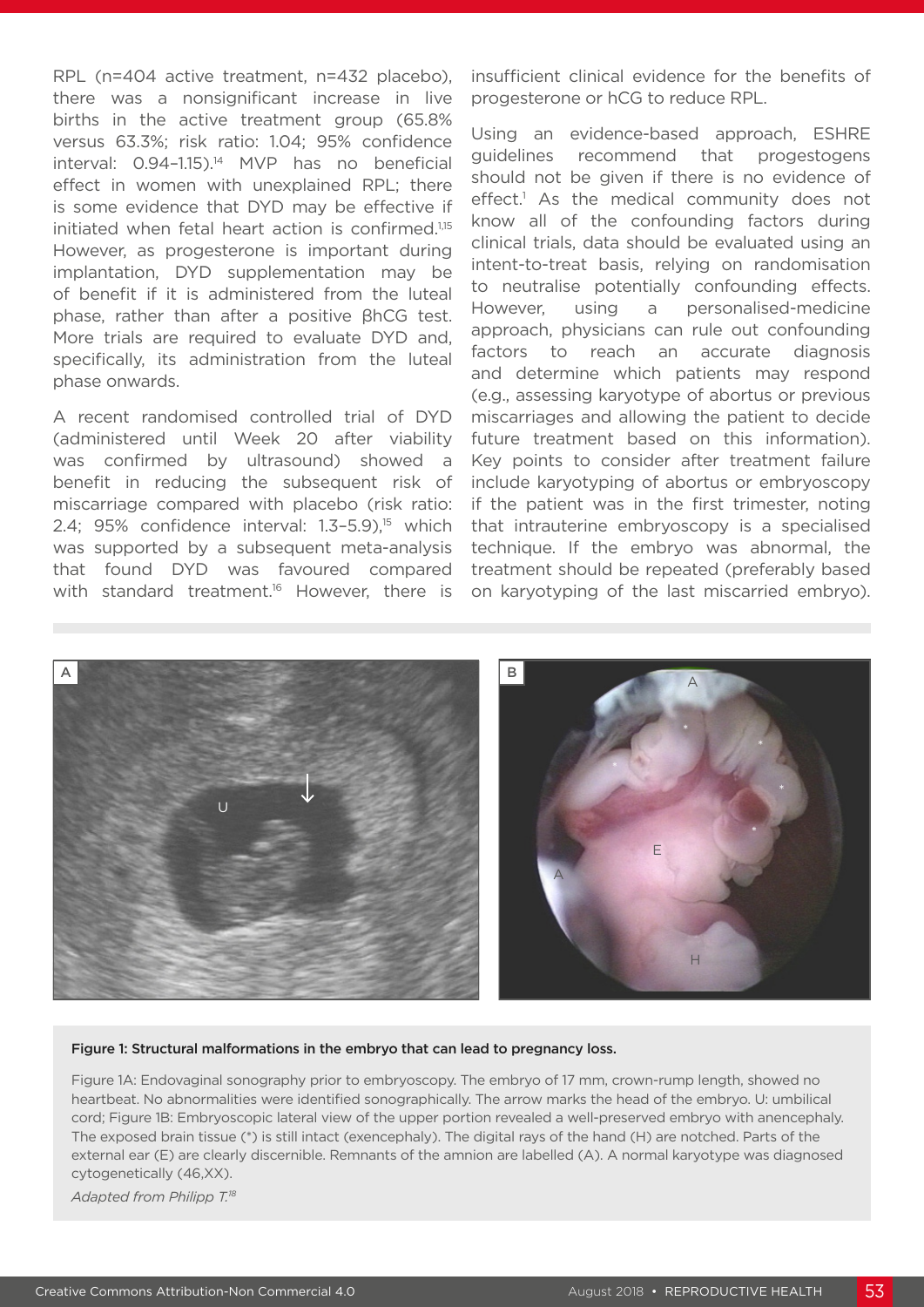Paraffin-block analysis may also be required. In the event of repeat aneuploidy, preimplantation genetic testing for aneuploidy should be employed, followed by luteal support with DYD.17

In conclusion, the overall findings are that progestogens may prevent miscarriage of a viable embryo, while DYD may have additional advantages over progesterone in terms of efficacy. Study results may be confounded by fetal factors, but progesterone and DYD appear to support pregnancy via both anti-inflammatory cytokine and endocrine effects. Guidelines should be used to tailor treatment to the individual patient and if the patient miscarries despite treatment, it is advisable to audit the possible causes of treatment failure.

# Luteal Support in Assisted Reproductive Technology: Could Dydrogesterone Become the New Gold Standard?

### Professor Christophe Blockeel

Iatrogenic luteal phase defect is caused by supraphysiological steroid levels in stimulated cycles. Following a systematic literature review<sup>19</sup> and a global survey,<sup>20</sup> with regard to luteal phase support (LS) it seems that there are currently more questions than answers: 'When to start?', 'When to stop?', 'What is the optimal duration?', 'How much support should be given?', 'What kind of support should be used?', and 'What is the optimal route of administration?'

DYD is a retroprogesterone, a stereoisomer of progesterone, with an additional double bond between carbons 6 and 7 (Figure 2).<sup>21,22</sup> Differences in the structure of DYD and progesterone influence the potency and potential side effect profile of these progestogens. DYD has been used globally since the 1960s for several conditions related to progesterone insufficiency.23 It is estimated that the cumulative exposure for all indications from 1960–2017 is  $>113$  million patients.<sup>17</sup> Of these, it is estimated that >20 million pregnancies were exposed to DYD *in utero*. 17 Overall, clinical and post marketing experience support the wellestablished and favourable benefit–risk profile of  $DYD$  in the approved indications, $23$  which include progesterone deficiencies (dysmenorrhoea, endometriosis, secondary amenorrhoea, irregular cycles, dysfunctional uterine bleeding, premenstrual syndrome, threatened miscarriage, habitual miscarriage, infertility due to luteal insufficiency, and LS as part of an ART treatment) and hormone replacement therapy.<sup>24</sup>



Figure 2: Differences in the structure of dydrogesterone and progesterone influence the potency and potential side effect profiles of these progestogens.<sup>21,22</sup>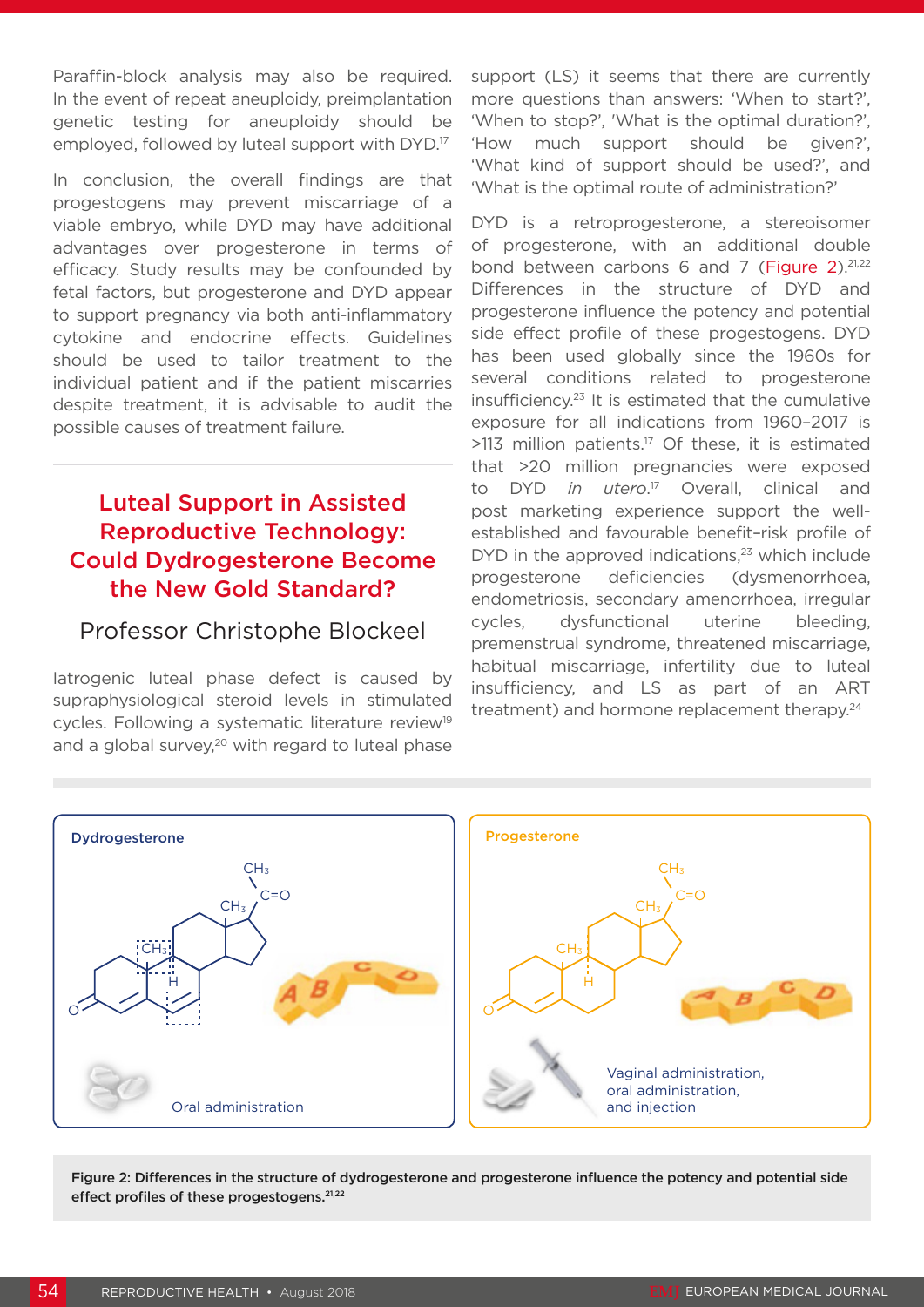Leading up to 2012, three prospective, randomised, controlled trials concluded that DYD was equally as effective as, or more effective than, MVP for LS in *in vitro* fertilisation (IVF).25-27 Thus, the 30 mg daily dose of DYD for the subsequent LOTUS I study<sup>17</sup> was selected on recommendations of IVF specialists and based on the previous studies.

LOTUS I was a randomised, double-blind, double-dummy, multicentre, multinational study comparing the efficacy, safety, and tolerability of oral DYD 30 mg daily versus MVP capsules (600 mg daily) for LS in  $IVF<sup>17</sup>$  The primary objective was the improvement of pregnancy rate (confirmed by the presence of fetal heartbeat at 12 weeks' gestation, determined by transvaginal ultrasound). Secondary objectives included a positive pregnancy test on treatment Day 15 after embryo transfer, incidence of live births, newborn assessments (sex; Appearance, Pulse, Grimace, Activity and Respiration [APGAR] score; weight; height; head circumference; abnormal findings of physical examination; and any malformations), safety, and tolerability. Demographic and baseline characteristics were similar between treatment groups. In the total treatment population (DYD n=497; MVP n=477 [full analysis set]), DYD was shown to be non-inferior to MVP regarding the presence of fetal heartbeat at 12 weeks of gestation. There was a nonsignificant, numerical difference in favour of DYD regarding live birth rates.

In conclusion, the LOTUS I trial showed that oral DYD was non-inferior to MVP for the presence of fetal heartbeat at 12 weeks of gestation, and that rates of positive pregnancy test, clinical pregnancy, live births, and newborn assessments were similar between the two treatment groups.17 Given that oral DYD treatment had a similar safety profile to MVP in LOTUS I, with no new safety concerns identified during the study, oral DYD may replace MVP as the standard of care for LS in IVF because of the ease of oral administration.

# Immunomodulation in Early Pregnancy

### Professor Petra Arck

Fetal programming is an emerging concept that links environmental conditions during embryonic and fetal development with risk of diseases later in life. Mammalian pregnancy is a unique situation. The specific placental human leukocyte antigen (HLA) expression repertoire can trigger a maternal immune response, which renders the fetus susceptible to rejection. This is associated with HLA expression on trophoblast cells: a combination of negative or low expression of class Ia antigens (HLA-A, HLA-B, HLA-C), expression of class Ib antigens (HLA-E, HLA-F, HLA-G), and lack of class II antigens.28-31 Pregnancy success results from complex adaptations, including upregulation of immunosuppressive molecules in decidual stroma cells, reduced galectin-1 expression in spontaneous abortion, the unique appearance of tolerogenic dendritic cells in the decidua of early human pregnancies, and the generation of CD4+ regulatory T cells locally and in the blood.<sup>31-35</sup>

The concept of Th1 (proinflammatory) and Th2 (anti-inflammatory) balance has long been thought to be important for understanding successful and failed pregnancies, but a new paradigm is emerging.<sup>36</sup> Balances in favour of Th1 responses can lead to epidural-associated fever, pre-eclampsia, RPL, preterm labour, and gestational diabetes.<sup>37,38</sup> Maternal adaptation to pregnancy is modulated by progesterone and other progestins. For example, systemic DYD administration upregulates decidual galectin-1 expression in mice, progesterone robustly increases the frequencies of CD4+ T regulatory cells in mice, progesterone and DYD support the tolerogenic phenotype of dendritic cells and trigger the release of immunosuppressive molecules in mice, and decreased progesterone levels are associated with increased fetal loss and low levels of both galectin-1 and CD4+ T regulatory cells.39-42 Using high-parameter functional profiling by mass cytometry, combined with a single-cell signalling-based Elastic Net algorithm, it has been shown that there are dynamic changes in the peripheral immune system during the course of pregnancy.<sup>43</sup>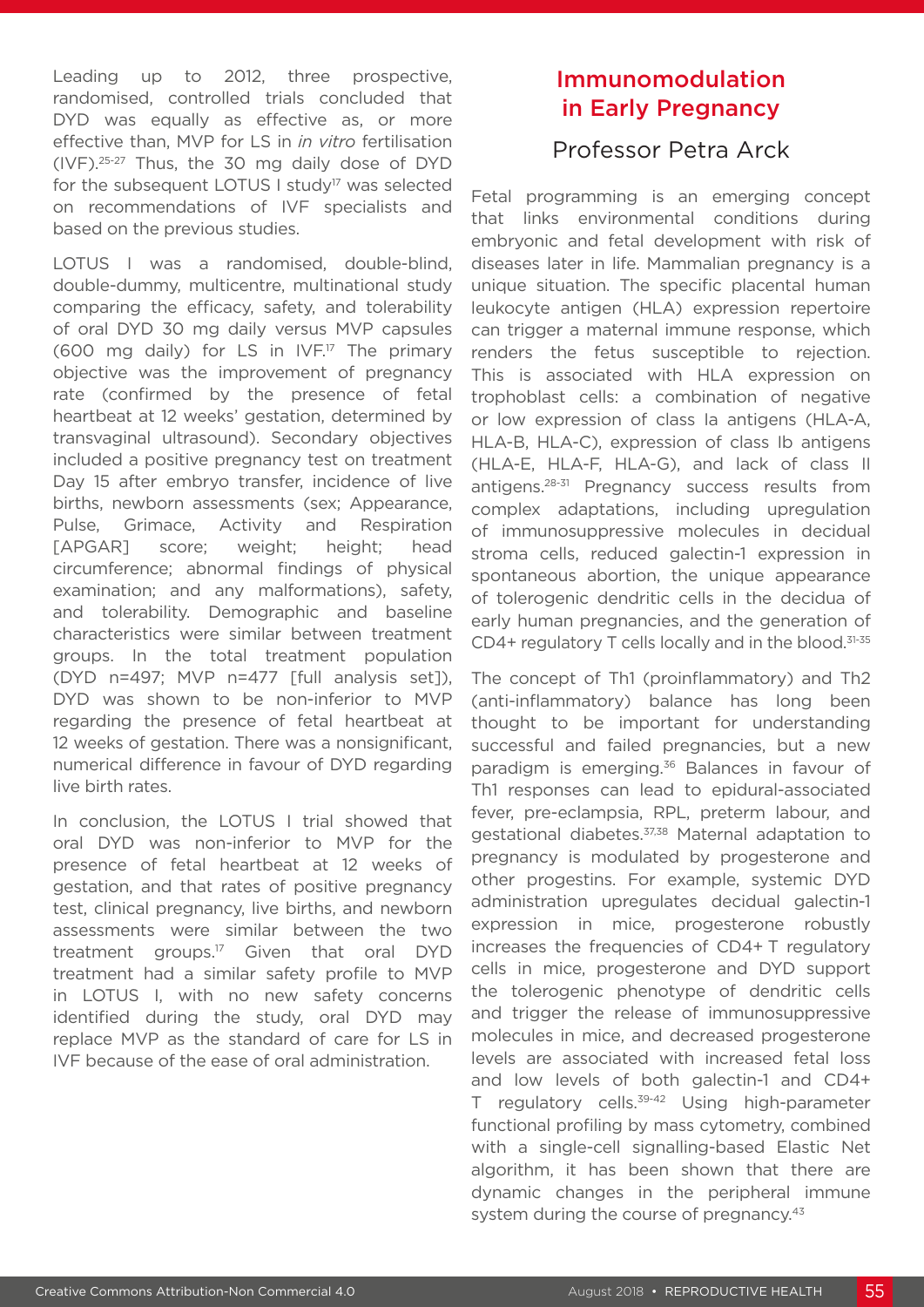Immune adaptations are finely tuned to an 'immune clock' that regulates immune cell function to maintain pregnancy. $43$  Analysis of these interrelated, chronological immune events has revealed the critical role of the IL-2-dependent STAT5ab signalling pathway in modulating T cell function during term pregnancies.43 This has also led to an understanding of how deviations from normal immunoregulation can lead to adverse outcomes in pregnancy. Thus, the future of obstetric care to reduce RPL would involve a multidisciplinary team, including not just paediatricians, nurses, and obstetricians but also immunologists, reproductive immunologists, reproductive endocrinologists, laboratory medicine specialists, gene therapy specialists, and biostatisticians.

In summary, maternal adaptation to pregnancy is under the control of progesterone and progestins. Systemic progestogen supplementation may significantly support the maternal immune adaptation for successful blastocyst implantation and pregnancy progression. Candidates to evaluate the systemic effect of progestogens on maternal immune adaptation in human trials should

include monitoring of both CD4+ T regulatory cells in peripheral blood and local immune cell subsets and immunosuppressive molecules in endometrial biopsies.

#### **Conclusion**

To conclude, the management of RPL is evolving. Current guidelines do not use a personalised approach to treatment, as RPL is classified as a single entity with no consideration of the multitude of underlying causes. There is evidence for the beneficial effects of progestogens in RPL, in particular at an early stage of pregnancy (LS), with DYD showing advantages over standard MVP, in part because of the ease of oral administration. There is also a strong immunological rationale for systemic progesterone supplementation to increase blastocyst implantation and the progression of pregnancy, demonstrated by monitoring CD4+ T regulatory cells, local immune subsets, and immunosuppressive molecules. Further studies to investigate the evolving treatment of RPL are warranted.

#### References

- 1. ESHRE Early Pregnancy Guideline Development Group. Recurrent pregnancy loss. Guideline of the European Society of Human Reproduction and Embryology 2017. [updated November 2017]. 2017. Available at: https://www.eshre.eu/ Guidelines-and-Legal/Guidelines/ Recurrent-pregnancy-loss.aspx. Last accessed: 08 August 2018.
- 2. Practice Committee of the American Society for Reproductive Medicine. Evaluation and treatment of recurrent pregnancy loss: A committee opinion. Fertil Steril. 2012;98(5):1103-11.
- 3. Kim SC et al. The regulation of oxytocin and oxytocin receptor in human placenta according to gestational age. J Mol Endocrinol. 2017;59(3):235-43.
- 4. Bishop CV. Progesterone inhibition of oxytocin signaling in endometrium. Front Neurosci. 2013;7138.
- 5. Arck P et al. Progesterone during pregnancy: Endocrine-immune cross talk in mammalian species and the role of stress. Am J Reprod Immunol. 2007;58(3):268-79.
- 6. Csapo AI et al. The effect of luteectomy-induced progesteronewithdrawal on the oxytocin and prostaglandin response of the first trimester pregnant human uterus. Prostaglandins. 1973;4(3):421-9.
- 7. Philipp T et al. Embryoscopic and cytogenetic analysis of 233 missed abortions: Factors involved in the pathogenesis of developmental defects of early failed pregnancies. Hum Reprod. 2003;18(8):1724-32.
- 8. Boué J et al., Blandeau R (eds.), Aging Gametes: Their Biology and Pathology. International Symposium of Aging Gametes. 1973: Proceedings (1975), Seattle, Washington: Basel, Karger.
- 9. Stein Z. Early fetal loss. Birth Defects Orig Artic Ser. 1981;17(1):95-111.
- 10. Carp H et al. Karyotype of the abortus in recurrent miscarriage. Fertil Steril. 2001;75(4):678-82.
- 11. Rajcan-Separovic E et al. Identification of copy number variants in miscarriages from couples with idiopathic recurrent pregnancy loss. Hum Reprod. 2010;25(11):

2913-22.

- 12. Franasiak JM et al. The nature of aneuploidy with increasing age of the female partner: A review of 15,169 consecutive trophectoderm biopsies evaluated with comprehensive chromosomal screening. Fertil Steril. 2014;101(3):656-63.e1.
- 13. Saccone G et al. Supplementation with progestogens in the first trimester of pregnancy to prevent miscarriage in women with unexplained recurrent miscarriage: A systematic review and meta-analysis of randomized, controlled trials. Fertil Steril. 2017;107(2):430-8.e3.
- 14. Coomarasamy A et al. A randomized trial of progesterone in women with recurrent miscarriages. N Engl J Med. 2015;373(22):2141-8.
- 15. Kumar A et al. Oral dydrogesterone treatment during early pregnancy to prevent recurrent pregnancy loss and its role in modulation of cytokine production: A doubleblind, randomized, parallel, placebo-controlled trial. Fertil Steril. 2014;102(5):1357-63.e3.